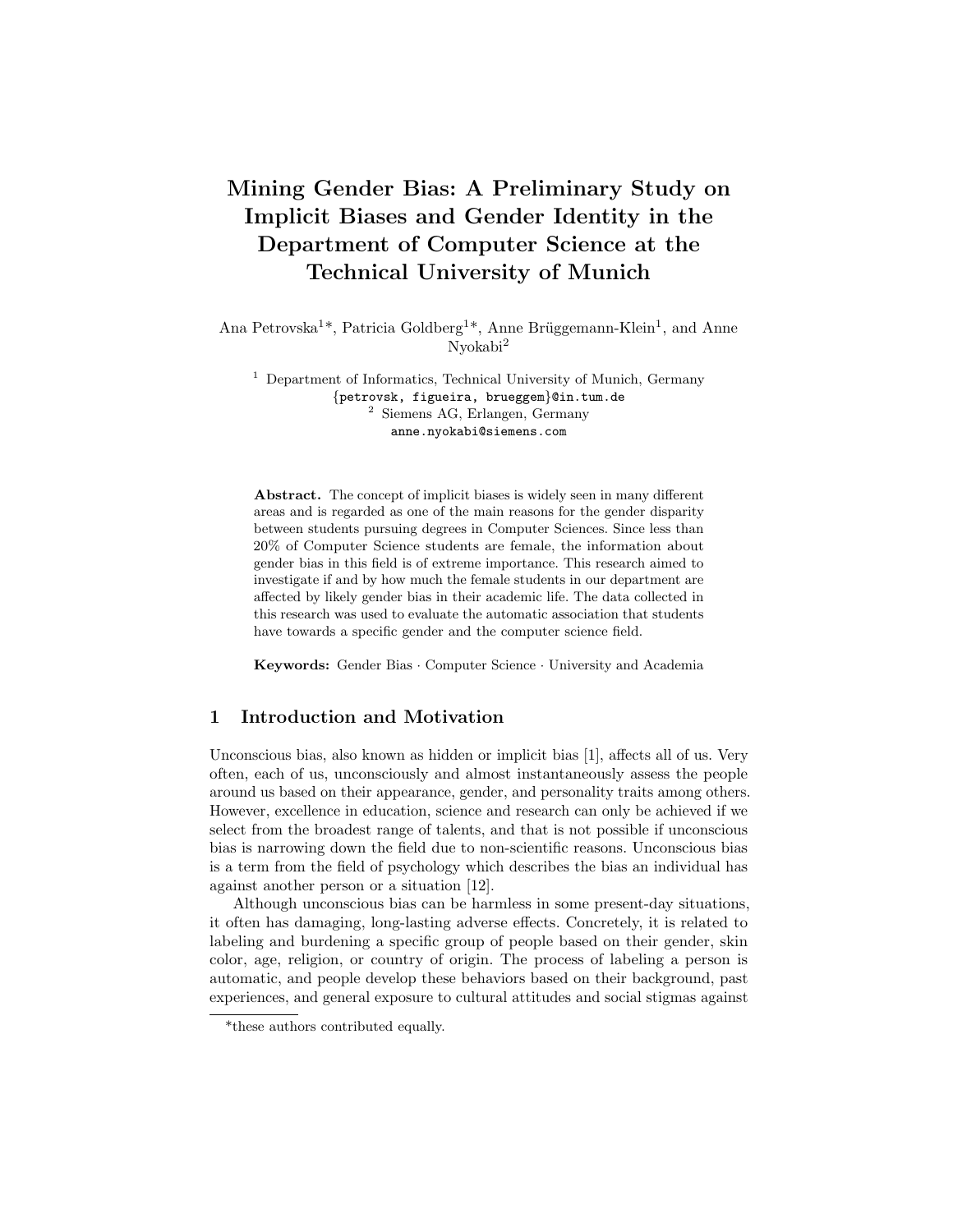certain groups. The problem with unconscious bias is that when it affects our reasoning, leading us to make fewer fair decisions, especially in the matters that need rational thinking, deluding us from the true facts of the situations, and consequently preventing us from considering the bigger pictures. We cannot move towards narrowing the gender gap issue in the technical fields if we first do not comprehend the reasons that hold us back: the hidden, unconscious, non-rational biases that each individual (regardless the gender) has—on a personal level, which later propagates on an organizational level. Unconscious bias has been identified as the main reason for poor gender-balanced representation in the IT working environments, as well as the disproportion in the numbers of male versus female students pursuing degrees in Computer and Information Sciences worldwide, with around 20% of computer science degrees awarded to women [11]. Concretely, at the university where we conducted our study, the Technical University of Munich (TUM), the overall number of female students makes up to 34% in 2014 [8] and 36% in 2018 [7]. The numbers are somehow expected since we are a technical university with a strong focus on engineering and technical sciences, where the number of women is inherently lower. However, the disproportion of male and female students is more significant at the TUM Department of Computer Science, where only 19% of the students,  $15\%$  of the Ph.D. candidates and  $11\%$  of the professors are female [7].

Understanding the reasons for the immense gender gap and the disproportion in the numbers of our department has been the core motivation for this work. Mining the gender gap and the biases should potentially lead towards identifying the reasons behind the numbers, which should later enable us to take proactive measures for improving the current situation. In order to understand our biases, first, we need to be aware of them. Concretely, the idea behind this work initially originated from the previous efforts made towards increasing the awareness about the unconscious bias in the TUM Department of Computer Science—the Unconscious Bias Awareness Training, further explained in Section 2.1. The work presented in this paper, including the Unconscious Bias Awareness Training, has been conducted in the frame of Informatik-Forum Frauen (IFF)<sup>3</sup>, also known as Women in CS @ TUM. IFF is an informal group at the TUM Department of Computer Science, working towards equal participation and support of women and other underrepresented groups at the department.

In previous research, Nosek et al. [9] studied the math-gender stereotype using a mixture of implicit and explicit tests to gather information about the math–gender relationship. Concretely, the authors investigated how the associations between 1) the feeling of belonging to a group for both genders (group membership) and 2) how well they identify themselves as part of that group (group identity), shapes one's individual preferences and performance. Depending on how strong these associations are, the attitudes towards math vary, corresponding in a more negative implicit and explicit math attitude for women but a more positive one for men. Stronger implicit math-male stereotypes were, bigger the negative impact on the women's attitude was. The authors concluded that

 $^3$  https://www.in.tum.de/en/current-students/equal-opportunity/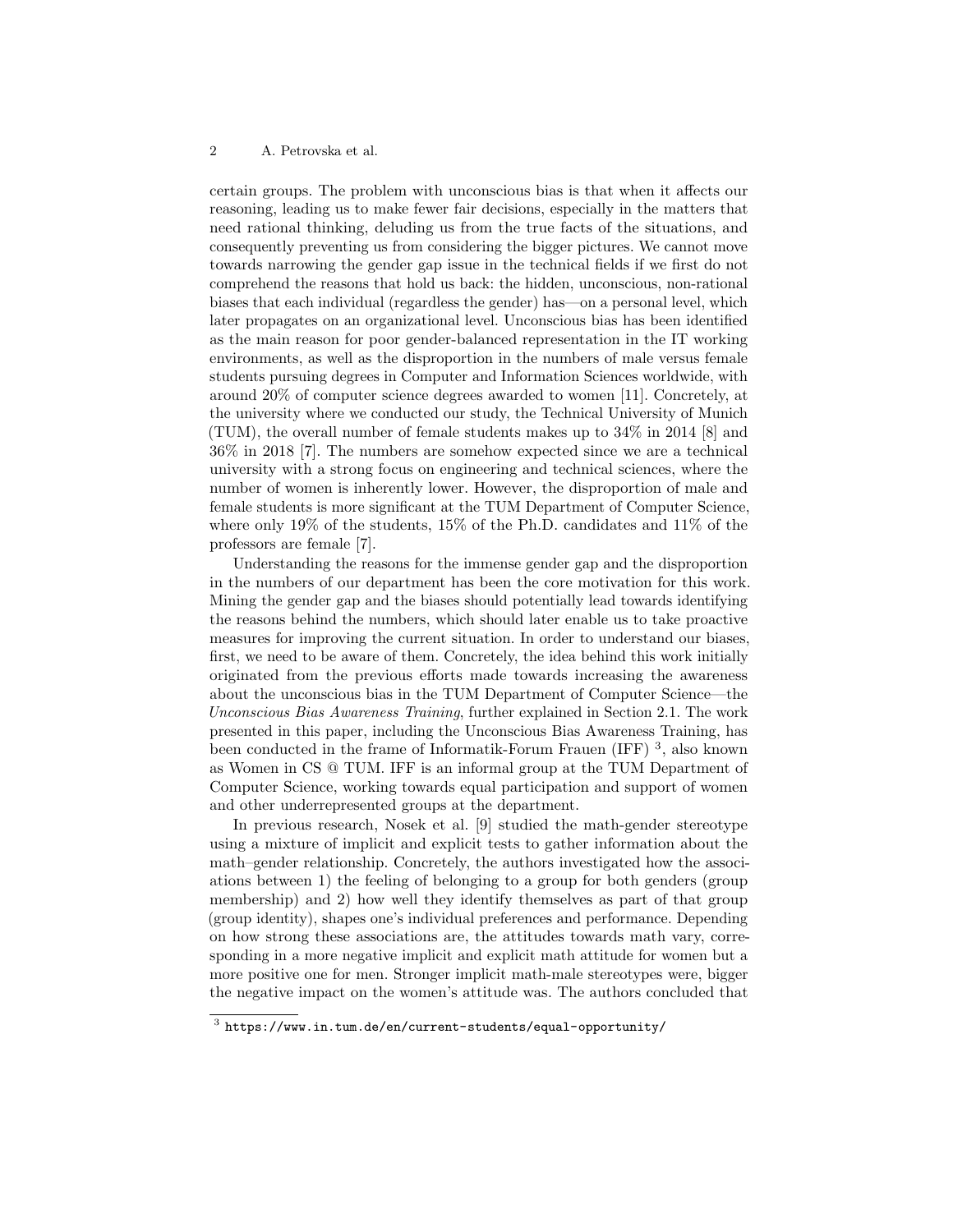associating the self with females and math with males made it difficult for women, even women who had selected math-intensive majors, to associate math with themselves. However, to the best of our knowledge, a similar study combining implicit and explicit tests, focusing on computer science-gender stereotypes, has not yet been conducted.

Inspired by the above mentioned Unconscious Bias Awareness Training and by the lack of available datasets containing information on the computer sciencegender bias, the solution that this work proposes is an online questionnaire that can gather data from both implicit and explicit questions. Therefore, the problem that this work is solving is twofold. The first problem is from the field of psychology—the creation of the questionnaires that could collect information on the person's hidden biases, which could be later analyzed. We measured both the conscious and unconscious prejudice through explicit and implicit questionnaires, respectively. For the conscious measure, we have created explicit (self-reporting) questions on gender identity and questions relevant to the TUM Department of Computer Science. The self-report questions are particularly useful for cases in which we want to evaluate, not only what a person thinks, but also how one would explicitly present their ideas. The self-reporting questions are further explained in Section 3.1. As the unconscious measure, we used the Implicit Association Test (IAT) [4], further explained in Section 2.2. The second is a technical problem, for which we need to create an online surveying form that does not only collect the answers but also 1) collects the time that the respondent took for answering a specific question, and 2) the number of errors that the respondent makes while answering a question, which is of crucial importance for the analysis of the collected data and calculating the IAT results.

### 2 Previous work

### 2.1 Unconscious Bias Awareness Training

To lessen the hidden bias consequences, the Informatik Forum Frauen (IFF) conducted Unconscious Bias Awareness Training within TUM Department of Computer Science. The goal of this training is to promote and increase awareness of our hidden biases through real-life experiments and examples. The training has been previously held in different setups inside the university reaching a broad range of people, for example, students, tutors, Ph.D. candidates or other lecturers, who participated in different workshops or pro-seminars. [6].

#### 2.2 Implicit Association Test

Previous work [1] has shown that in principle, the results from explicit or selfreporting questionnaires tend to be misleading, since the respondents are often (subconsciously) dishonest while answering the questions. In psychology, the proposed solution to this problem is a concept named "Implicit Social Cognition" [3], which served as a basis for developing the Implicit Association Test (IAT).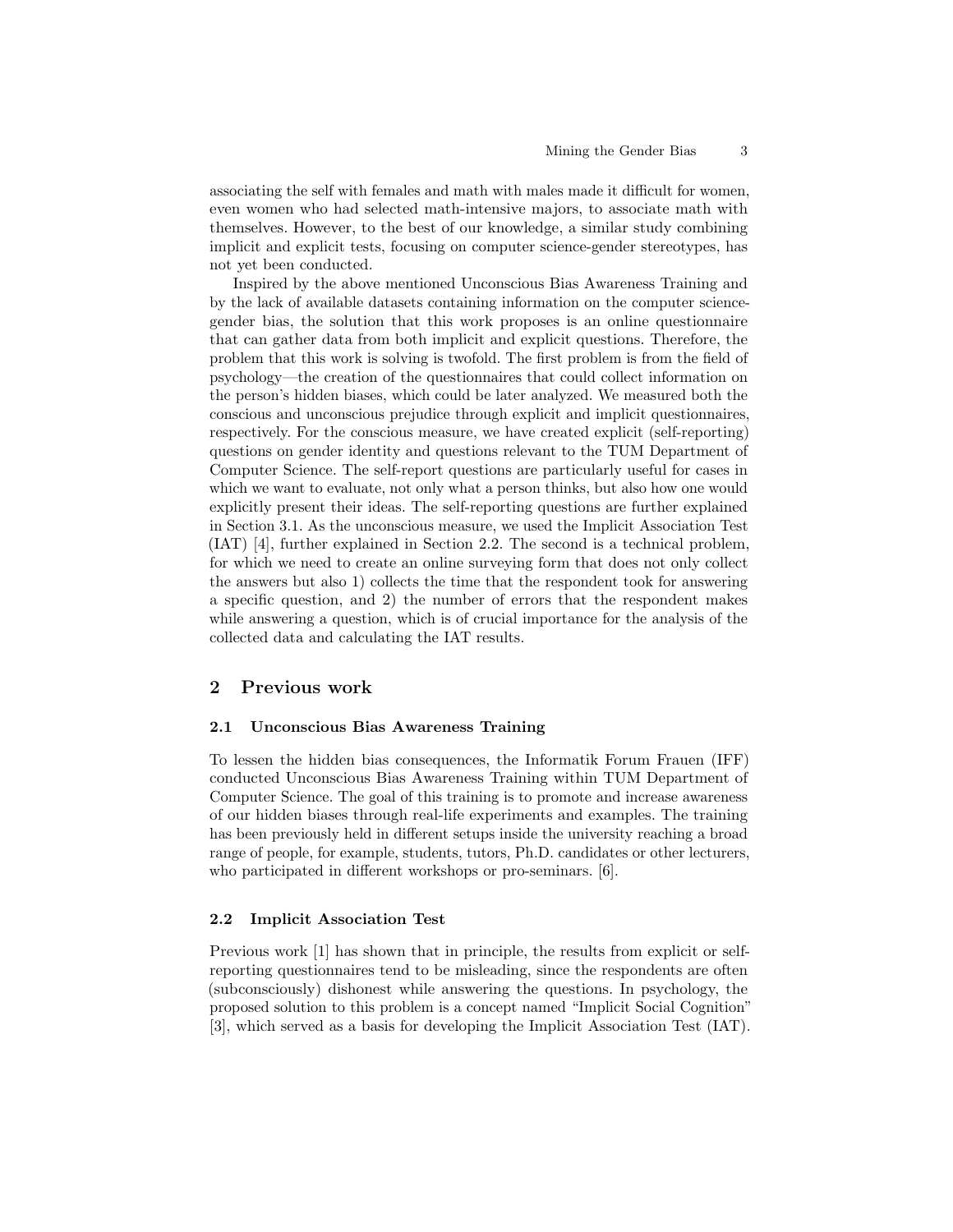IAT, initially developed and introduced in 1998 by Greenwald et al. [4] within the frame of social psychology, is a tool designed to measure and estimate one's unconscious or implicit bias towards a specific stereotypical group. Since then, it has been researched and used to investigate biases in several groups, most prominently focusing on gender and race. To address the issue of subconscious dishonesty that is present in the explicit questionnaire, IAT relies on the concept of time. Namely, faster response times are expected while pairing concepts that indicate stronger associations, for example male and computer science, compared with linking women and computer science, for which people usually take longer because of a weak mental association. While answering the IAT questionnaire, people need to connect terms that are rapidly shown to them, which makes it difficult to fake answers.

# 3 Method

#### 3.1 Questionnaire creation

Our questionnaire has two type of questions: explicit (self-reporting) questions further explained in Section 3.2, and implicit, IAT based questions, further explained in Section 3.3.

### 3.2 Explicit (self-reporting) questions

The first type of questions we developed was the Explicit Test. We created three sub-types of self-reporting question: Gender Identity, Quality Ranking and Department Related questions, classified into three categories: Matrix, Drag and Drop and Single Choice questions.

Gender Identity Questions. In order to have a better insight into who is completing the online questionnaire, we first asked two single choice questions on respondent's gender and their age. The respondents could identify with male or female gender, or could not disclose to which gender they identify with ("Rather not say" option).

The purpose of the gender identity questions was to classify the respondents and to extract their gender identity information. Table 1 shows the full list of questions. Using this type of information, we could better understand the person replying to the questionnaire, what are their personal views about their own gender, and how well are they identifying themselves with their gender. The gender identity questions are structured according to the Matrix category, in which the respondent were asked to answer if they Strongly Agree, Agree, Disagree, and *Strongly Disagree* with a given statement. We created eight gender identity statements in the matrix, with two different tones: "Positive" and "Negative".

Qualities Ranking. In the Qualities Ranking question the respondents were asked to rank ten given terms: Smart, Emotionless, Geek, Confident, Disciplined, Independent, Principled, Opinionated, Attractive and Strong, in the order they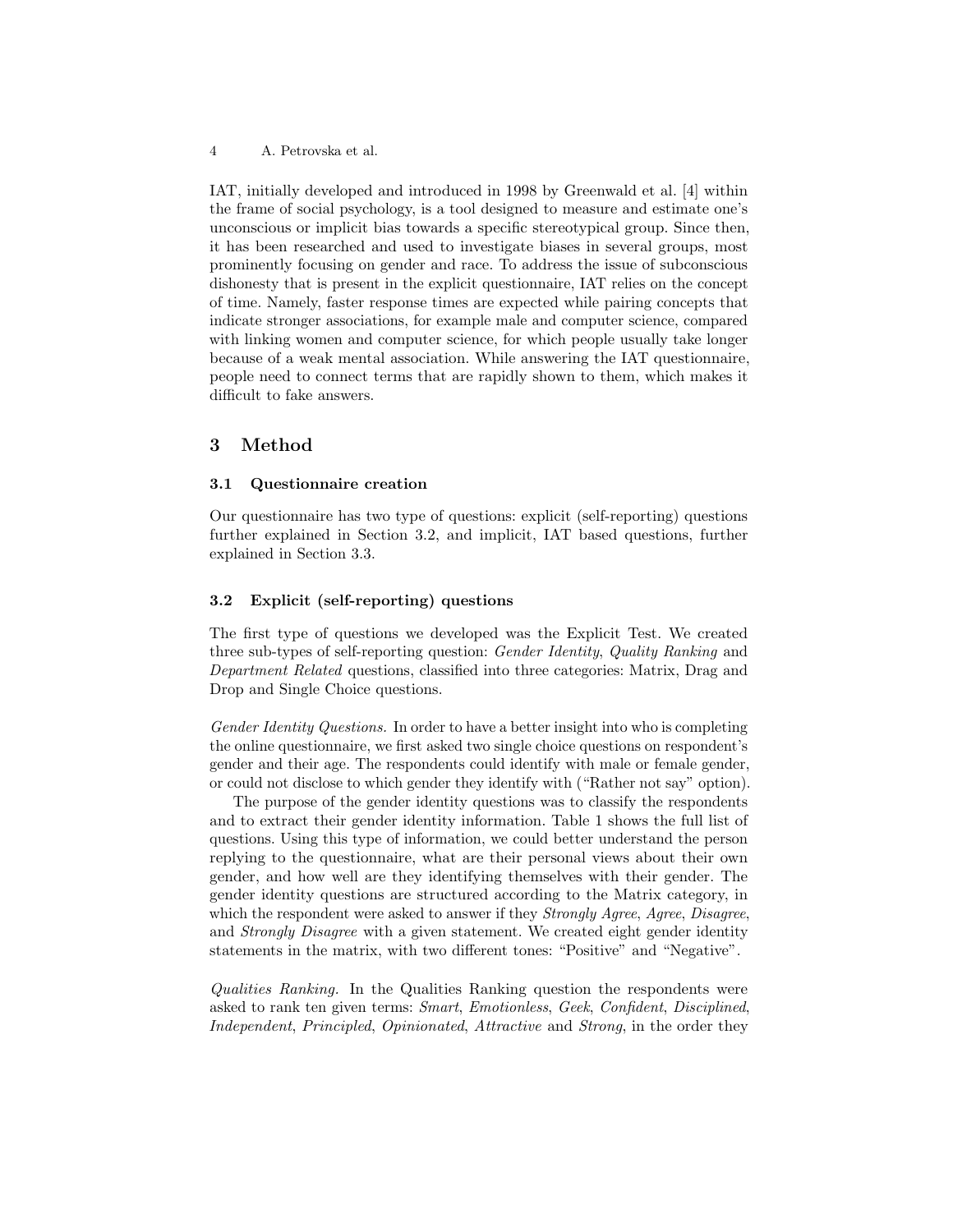|              | Nr. Tone | Gender              | Statement                                                                     |
|--------------|----------|---------------------|-------------------------------------------------------------------------------|
| $\mathbf{1}$ | Positive |                     | 1-Female I feel I fit in with other Females in my department                  |
|              |          | 1-Male              | I feel I fit in with other Males in my department                             |
| 2            | Negative |                     | 2-Female I feel annoyed that I am supposed to do some things just             |
|              |          | $2\mbox{-\sf Male}$ | because I am a Female                                                         |
|              |          |                     | I feel annoyed that I am supposed to do some things just                      |
|              |          |                     | because I am a Male                                                           |
| 3            | Positive |                     | 3-Female I feel comfortable being a Female in my department                   |
|              |          | 3-Male              | I feel comfortable being a Male in my department                              |
| 4            | Negative |                     | 4-Female I feel people interpret my behavior based on my gender               |
|              |          | 4-Male              | I feel people interpret my behavior based on my gender                        |
| $\mathbf{5}$ | Positive |                     | 5-Female I feel that my personality is similar to most Females personalities' |
|              |          | 5-Male              | in my department                                                              |
|              |          |                     | I feel that my personality is similar to most Males personalities'            |
|              |          |                     | in my department                                                              |
| 6            | Positive |                     | 6-Female I feel that the things I like to do in my spare time are similar to  |
|              |          | 6-Male              | what most Females in my department like to do in their spare time             |
|              |          |                     | I feel that the things I like to do in my spare time are similar to           |
|              |          |                     | what most Males in my department like to do in their spare time               |
| 7            | Negative |                     | 7-Female I sometimes think it might be more fun to be of opposite gender      |
|              |          | 7-Male              | I sometimes think it might be more fun to be of opposite gender               |
| 8            | Positive |                     | 8-Female I think I am a good example of being a Female                        |
|              |          | 8-Male              | I think I am a good example of being a Male                                   |
|              |          |                     |                                                                               |

Table 1: List of Gender Identity questions.

consider them as relevant qualities needed for success in their career or studies (most important at the top). This is a Drag and Drop question, with the most important quality ranked at the top.

Department Related Questions. The last type of self-reporting questions contained explicit questions about the Department of Computer Science at TUM in a Matrix form. This section was mainly designed to comprehend the student's perception of the department gender equality issues. The matrix contained eight statements, regardless of the gender of the respondent. The categories of responses are: Strongly Agree, Agree, Strongly Disagree, Disagree and Not Applicable. The last category was added since some students may have neither an advisor nor a supervisor, thus some statements were not applicable to those students. The list of statements is shown in Table 2.

#### 3.3 Implicit questions

The implicit questions are based on IAT  $[4, 10]$ . In our work, we focus on two categories: Arts and Computer Science; and two targets: Female and Male. For each category/target, five words were chosen as representatives (see Table 3), and the respondents were asked to associate each word to the corresponding category or target. We collect the time and the number of errors a person did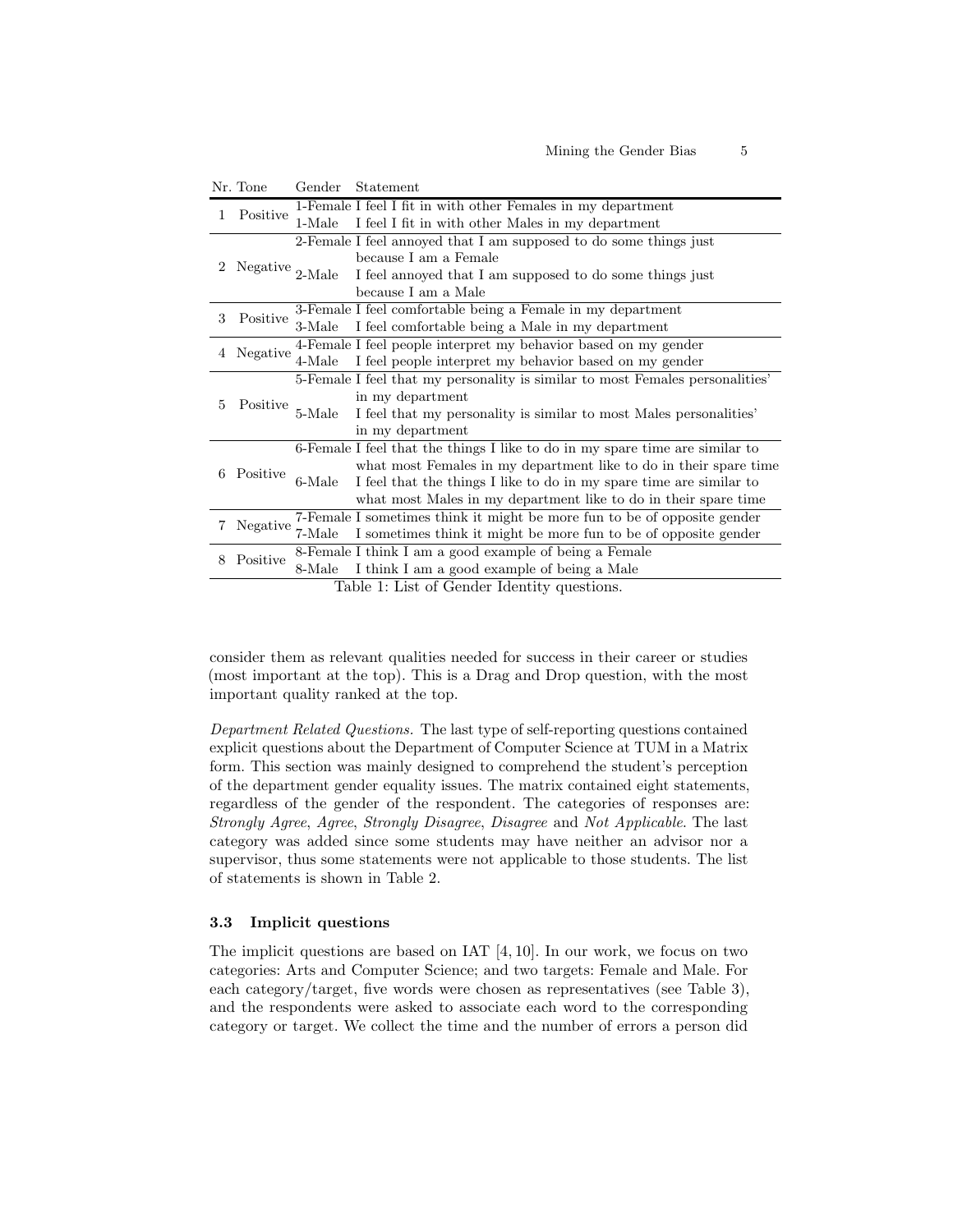Nr. Statement

- 1 Students in my department are treated equally by the staff regardless of their gender
- 2 I am confident that the staff of my department would address sexism
- 3 I have witnessed gender discrimination from the staff of my department
- 5 I feel that my professor treats men and women equally during the lectures
- 6 I feel that my supervisor/advisor aligns her/his research with mine
- 7 I feel that my supervisor/advisor helps me identify my training/development needs
- 8 I feel that my supervisor/advisor shows interest in my progress/success

Table 2: List of Department Related questions.

while associating a word to a target/category. The IAT developed was divided into seven association tasks, split into five steps, as shown in Figure 1. Steps 1, 2 and 4 are practice sessions. The final hidden bias calculation was based only on the results from steps 3 and 5, disregarding the practice tasks.

| Arts                                                                        | Sculpture      | Music  | Theater Painting          | Melody |
|-----------------------------------------------------------------------------|----------------|--------|---------------------------|--------|
| <b>Computer Science</b> Programming Technology Code Mathematics Electronics |                |        |                           |        |
| Female                                                                      | Sister         | Mother | Aunt Grandmother Daughter |        |
| Male                                                                        | <b>Brother</b> | Father | Uncle Grandfather         | Son    |

Table 3: Words which represent the categories and the targets of the IAT.

The procedure of the association tasks is the following: the screen is divided into two parts, left and right. In the first step, the respondent needs to associate a term shown in the middle of the screen with Male on the left and Female to the right. In the second step, the term shown in the middle needs to be associated to a category—Computer Science and Arts to the left and right, respectively. The third step includes two consecutive critical association tasks, in which the participants need to associate words related to Male or Computer Science, and words related to Female or Arts. The fourth step was again a practice task, whose aim is to flip the targets, thus Female is located on the left side, while Male on the right. The last step, similarly to step three, had two critical association tasks but in this step Female is associated to Computer Science and Male to Arts.

# 4 Data collection

With the permission of the TUM Data Protection Officer and the support from a few professors at the department, our questionnaire was filled in eight introductory and advanced lectures and practical courses, on bachelor and master level. We collected the data within a period of a month, and the students answered the questionnaire in-class supervised by at least one of the authors of this work and the lecturer of the course. In total, 457 students completed the questionnaire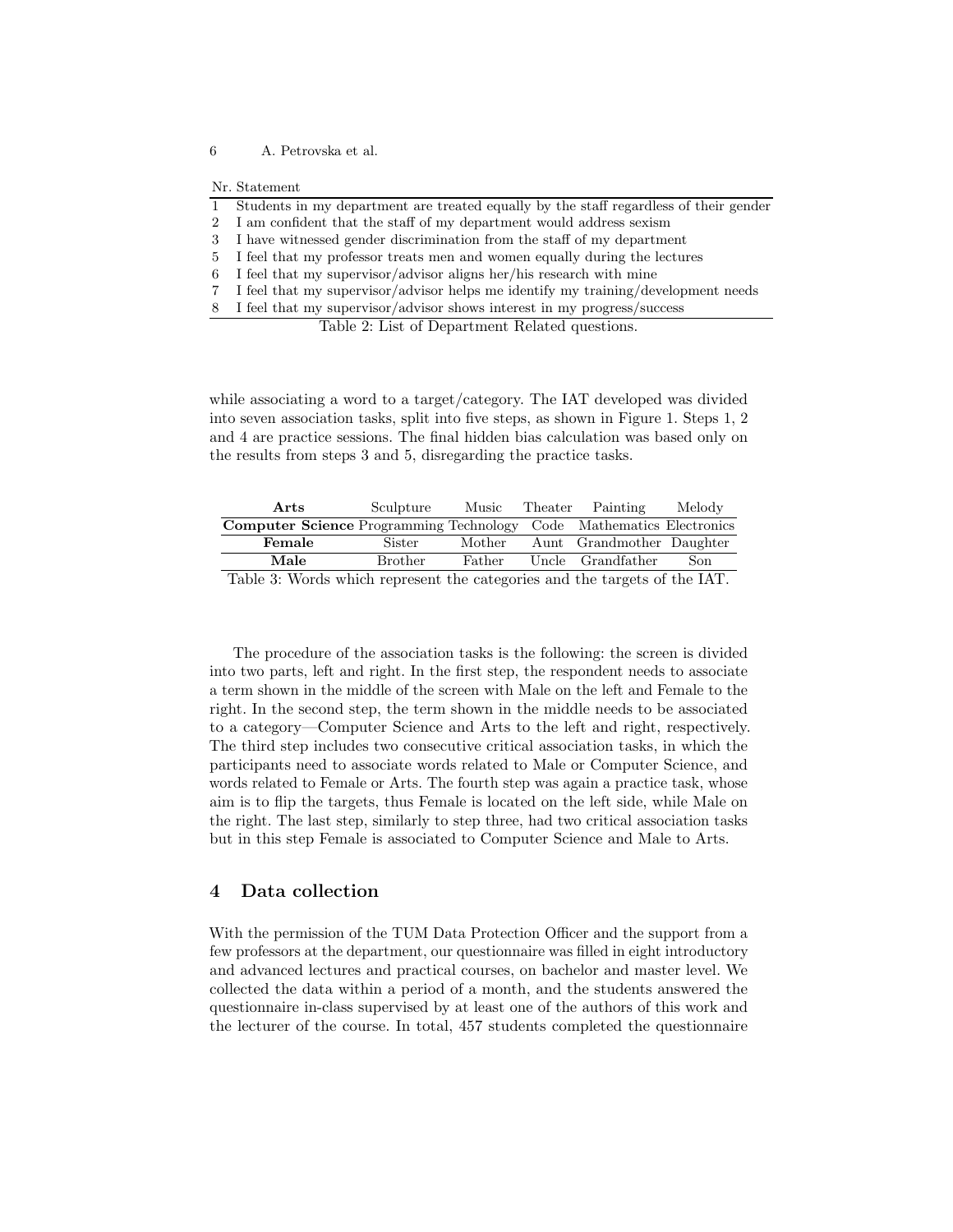

Fig. 1: Association tasks

from which 184 (41%) were females,  $267$  (58%) were males, and 6 students (1%) did not identify their gender.

# 5 Implementation of the Questionnaire

During our research we identified a lack of available—and ideally open-source online survey tools that not only collect the respondents' answers but also the time each respondent takes to complete a section of the questionnaire. In our work, keeping track of the time was an essential factor, since calculating the IAT scores depends on the time that the respondents took to answer the question and the amount of errors that they made while doing so. The solution was to develop our own, in-house online questionnaire tool, which fulfills all the previously identified and elicited requirements that we had for our tool. The implementation of our questionnaire is open-source: https://gitlab.com/patygold3254/hiddenbias.

### 6 Results

In this paper, we explore the following two hypotheses:

Hypothesis 1: In the explicit questions, female and male students in our department give similar answers to the same question.

Hypothesis 2: In the implicit questions, each gender associates computer science easier with their own gender.

### 6.1 Data exploration of the explicit (self-reporting) questions

Gender Identity Questions. Figure 2 represents the percentage of replies for each statement from Table 1. The graph is sub-divided into Positive and Negative tone statements, and it is colored by the categories—from Strongly Disagree to Strongly Agree. The negative tone statements had the most accumulative percentage of Strongly Disagree and Disagree answers. Similarly, statements 1, 3 and 5 in the positive tone statements had the most accumulative percentage of Strongly Agree and Agree answers. Statements 2, 3 and 5 did not show a significant change in the answers among females and males respondents (less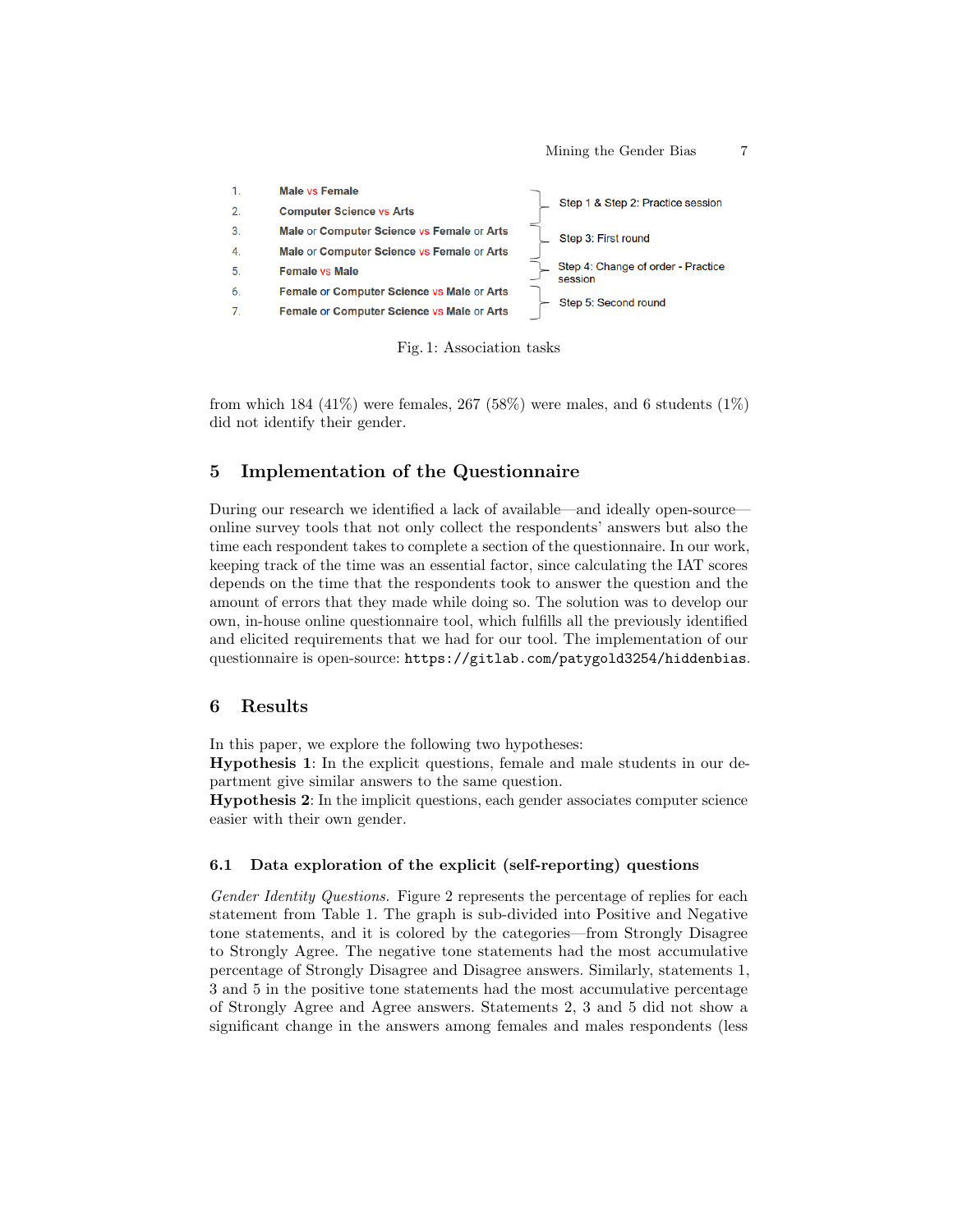

Percentage of responses by category

Fig. 2: Percentage of replies for each statement in the Gender Identity questions.

than 5% difference in each agreement level). In this question, the data collected did not represent a significant difference in responses among females and males.

Qualities Ranking. Figure 3 shows the percentage of the words ranked in the first place by all of the respondents, divided by gender. Since the total number of respondents who did not identify with any gender was low  $(1\%)$ , the focus of this section will be only on the answers given by female and male respondents. The word with the highest percentage, among both female and male participants, was "Smart", which was ranked on a first place by 20% of the female and 30% of male respondents. On the contrary, the least amount of people ranked the word "Attractive" on the first place in their rankings. It is worth noting that the words "Emotionless", "Geek", "Opinionated" and "Strong" had twice the number of female respondents ranking it first place than male respondents.

Although the data collected from the Gender Identity questions do not show a significant difference between male and female respondents' answers, the data collected in Qualities Ranking does. This question shows a significant difference in adjectives which normally are used to describe the opposite gender. For example, words such as "Emotionless" and "Strong" that are normally associated as a male characteristic, were better positioned by female respondents as an important quality to have in order to succeed in their career or studies, rather than by the male respondents. This result shows a weaker gender identity of female students compared to male students, raising a theory that female students and professionals in the field of computer science, may be often adapting their behavior in order to be better accepted, and succeed in a male-dominated environment.

Department Related Questions. Figure 4 represents the percentage of replies for each statement related to the Department of Computer Science, colored by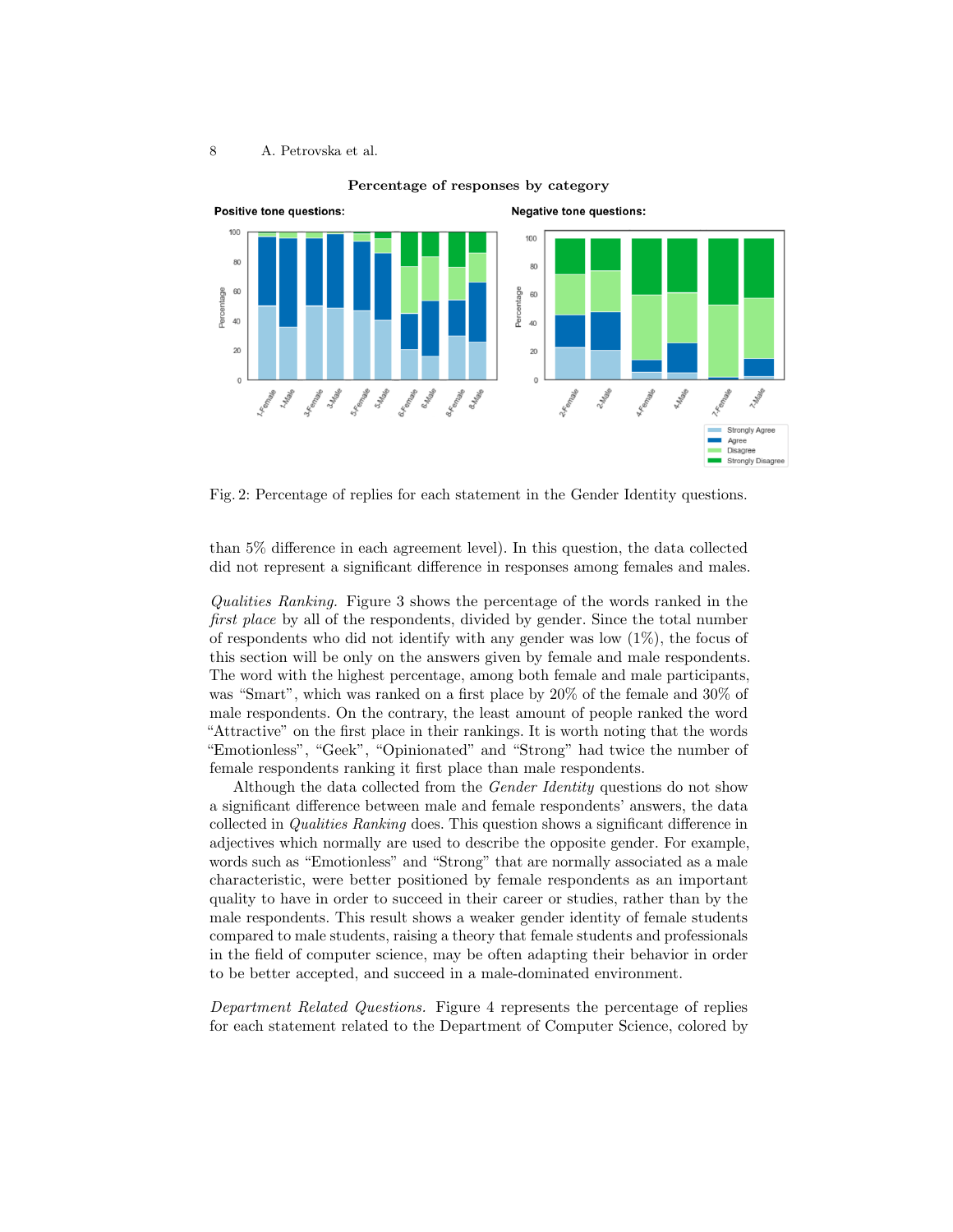

Percentage of word in first place by gender

Fig. 3: Percentage of Qualities Ranking words ranked in first place.

the category of the answer and sub-divided by the gender of the respondent. Statements 3, 6, 7 and 8 had almost 50% of the respondents answering as "Not Applicable". We could explain this by assuming that there are students that do not have a supervisor or advisor. However, statement 3 cannot be interpreted in the same way, as it was a question about gender discrimination. Furthermore, this sentence had the highest percentage of "Disagree" answers, leading, initially, to no conclusion from the answers. However, the conclusion that we could draw is that this question was either not well formulated or did not contain enough information to be answered, since more than a half of the respondents could not give a clear agree or disagree answer to it. Importantly, in the overall matrix, no great difference could be spotted while comparing the answers of different genders, therefore the perception of the department is similar to all the students.

### 6.2 Data exploration of the implicit questions

The results of the implicit questions are calculated by counting the errors and response time of step 5 minus step 3 (see Figure 1). If the result is negative, the winner is female, meaning that the respondent has an automatic association between Female and Computer Science. If the result is positive, the winner is male. The automatic association term refers to the hidden bias a person has of the target and the category. This association is subdivided into 4 classifications groups: "little to no", "slight", "moderate" and "strong". "Little to no" means that the respondent demonstrates hardly any automatic association to that gender and Computer Science, while "strong" means a strong association [1].

Figure 5 represents the distribution of the IAT results' variables collected from the respondents of our questionnaire. The x-axis represents the classification categories, while the y-axis—the number of responses in that category. Each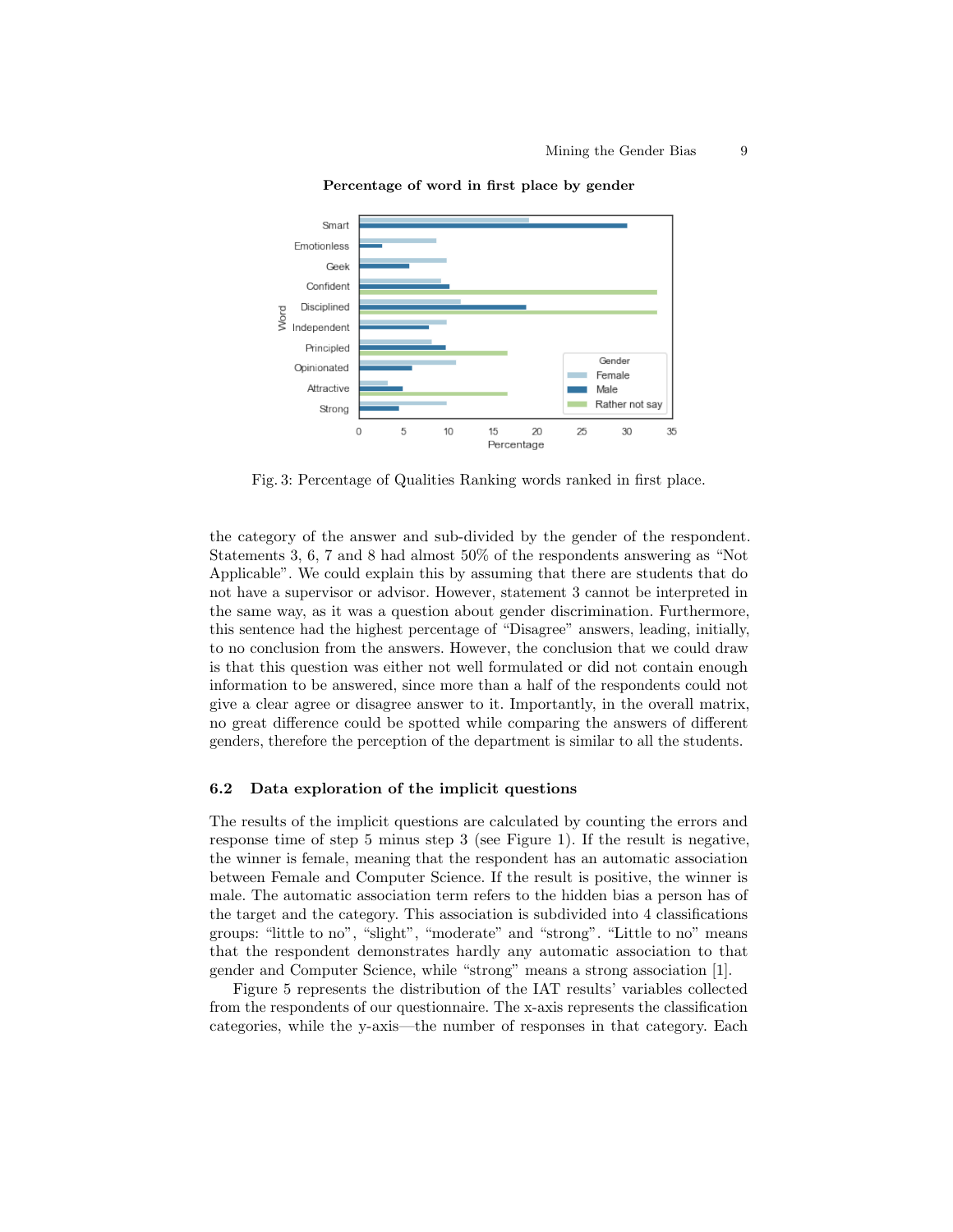

#### Percentage of department related responses by category

Fig. 4: Percentage of department related replies for each statement.

bar plot represents the gender of the respondent, divided by "Female" (41% of the respondents), "Male" (58%) and "Rather not say" (1%). And the variable "Winner" represents the winner of the Implicit Association Test, explained above. It is worth noticing that 60% of female respondents showed an automatic association with Female and Computer Science, and this association is spread into the classification categories, varying from "little to no" until "strong". Meanwhile, 67% of male respondents showed a stronger automatic association with Male and Computer Science, having roughly the same intensity of classification categories. The data result, shown in figure 5, show that the majority of male respondents



Number of responses per classification and winner

Fig. 5: Bar plot representing the total number of responses in IAT.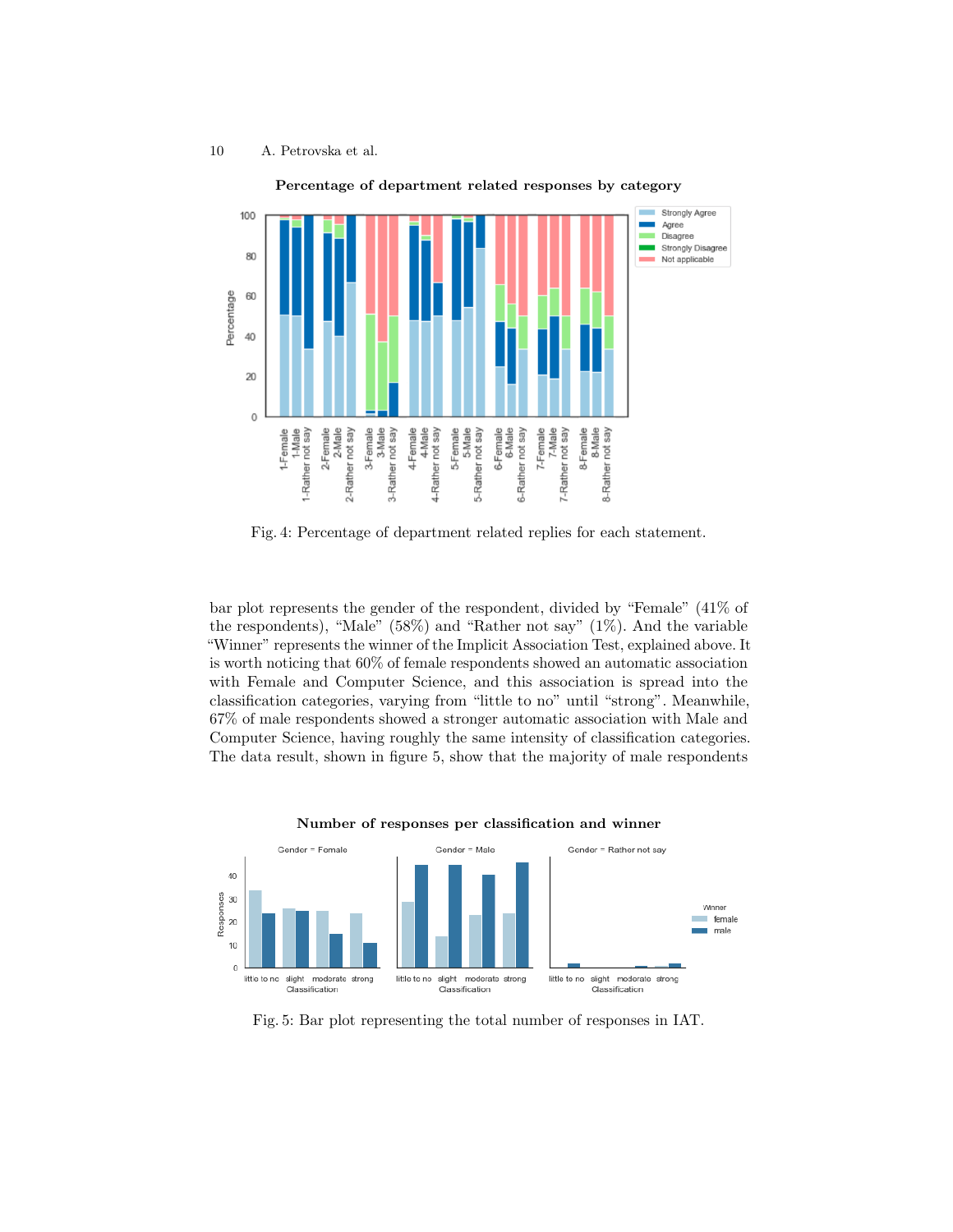demonstrated a strong automatic association between Male and Computer Science. This result leads to the conclusion that men in the department of Computer Science at TUM have a stronger implicit association between Male and Computer Science. Meanwhile, women have a less strong association between Male and Computer Science, tending to demonstrate actually a strong association between Female and Computer Science.

### 6.3 Data analysis of the implicit questions

Furthermore, we did data analysis on statistical evaluations of the IAT measurements. Following the IAT best practises [5], the measurements' outliers were deleted using the z-score given by  $z = \frac{x-\mu}{\sigma}$ , in which  $\mu$  represents the mean and  $\sigma$  the variance [2].

Figure 6(a) represents the duration of the respondents (in seconds), divided by gender, per task. Having in mind that step 3 associates Male and Computer Science in two association tasks, and step 5 associates Female and Computer Science in two tasks also, the boxplot shows a significant wider interquartile range (IQR) of the male respondents in step 5 comparing to female respondents. Therefore, the time range of male respondents when associating Female and Computer Science was bigger than the time range of female respondents. The median of the male respondents in step 5 is significantly higher, comparing to their median in step 3. Figure 6(b) represents the errors per step, per respondent



Fig. 6: Boxplot divided by gender, per task.

gender. While the boxplot for Females remains almost constant across tasks, the boxplot for the Males shows a higher IQR for step 5.

There are significant differences in the median and in the interquartile range of the duration and the number of errors when grouping the respondents per gender. This result leads to the conclusion that men take longer and make more errors than women while associating Female and Computer Science.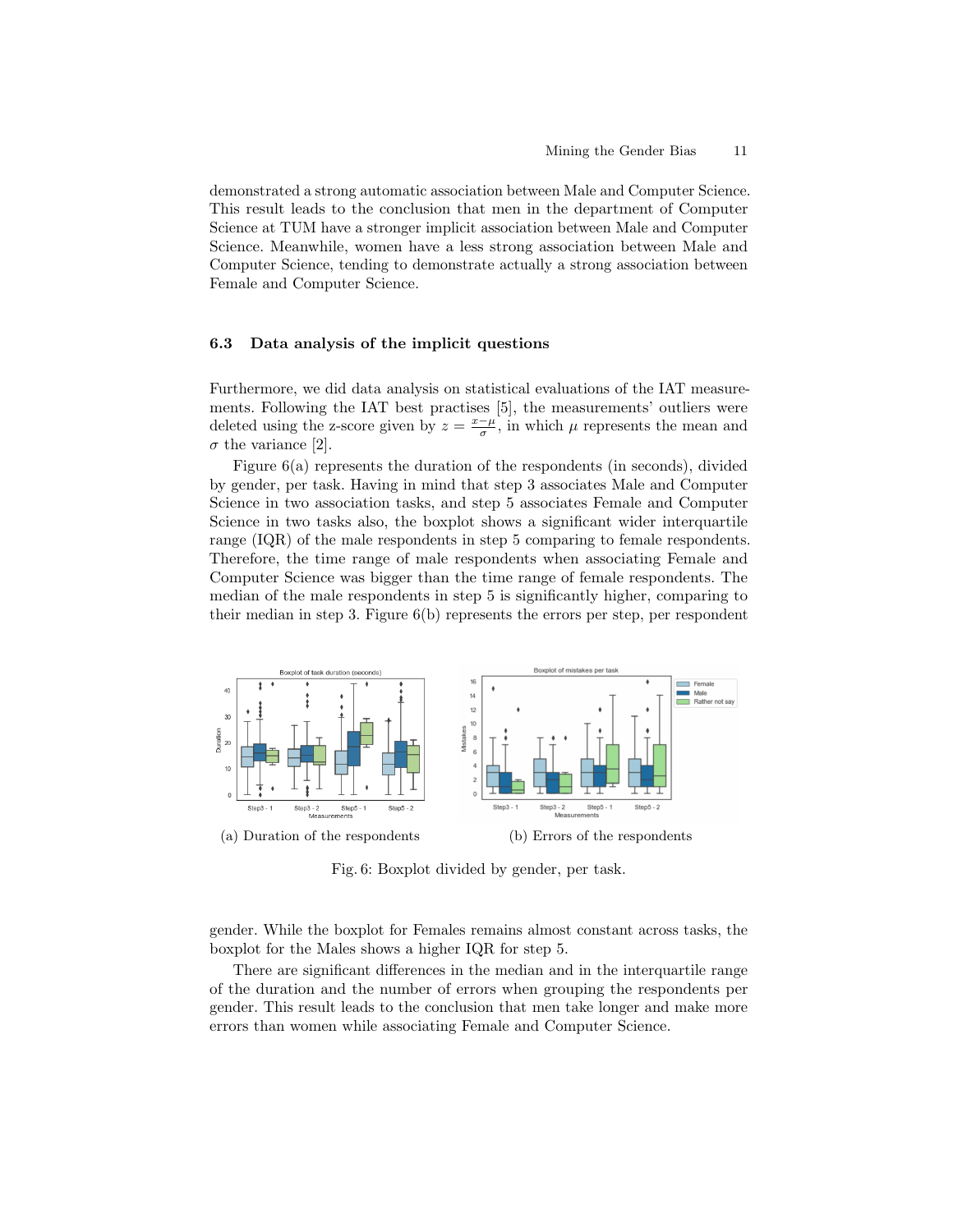# 7 Conclusion

Since hidden biases are not trivial to measure, calculate and analyze, we propose explicit and implicit questions, based on which we collect data from our department to understand better if our students are affected by gender bias in their academic life. We have set up two hypotheses, which our results supported. Concretely, from the explicit self-reporting) questionnaire, our results showed that there is no significant difference in responses among female and male respondents on the Gender Identity and Department Related questions. Nevertheless, this differed in Qualities Ranking, where female students ranked characteristic usually linked to the opposite gender, as "Emotionless" and "Strong", as more important for success in their studies and careers.

Although society, media, and women's upbringing tend to picture men closer to computer science, or STEM in general, the results from our IAT questionnaire show that the majority of the of female students (60%) in our department associate computer science with female easier than with male, and 67% of the male respondents have a stronger automatic association with male and computer science. The results show that each gender associate computer science with their own gender more easily, but males do so more than females.

In summary, although we see a correlation of the respondent's gender with their hidden bias result, this study does not have sufficient data to conclude causality. As next steps we continue collecting and analyzing data from the department, that should enable us to do better statistics and draw better conclusions.

# Acknowledgement

A special appreciation to everyone involved in the data collection.: Prof. Brügge, Prof. Seidl, Prof. Pretschner, Prof. Ott, Prof. Schulz, Prof. Jacobsen, T. Hutzelmann, N. Pezhman, M. Schüle, N. Hartmann, N.-M. Zarges, R. Palenta, D. Dzvonyar and L. Alperowitz.

# References

- 1. Banaji, M.R.: Blindspot : hidden biases of good people. New York : Delacorte Press,  $[2013]$   $\odot$ 2013  $([2013])$ , https://search.library.wisc.edu/catalog/ 9910203165702121
- 2. Ghosh, D., Vogt, A.: Outliers: An evaluation of methodologies. In: Joint statistical meetings. pp. 3455–3460. American Statistical Association San Diego, CA (2012)
- 3. Greenwald, A.G., Banaji, M.R.: Implicit social cognition: attitudes, self-esteem, and stereotypes. Psychological review 102(1), 4 (1995)
- 4. Greenwald, A.G., McGhee, D.E., Schwartz, J.L.: Measuring individual differences in implicit cognition: the implicit association test. Journal of personality and social psychology 74(6), 1464 (1998)
- 5. Greenwald, A.G., Nosek, B.A.: Health of the implicit association test at age 3 (2001)